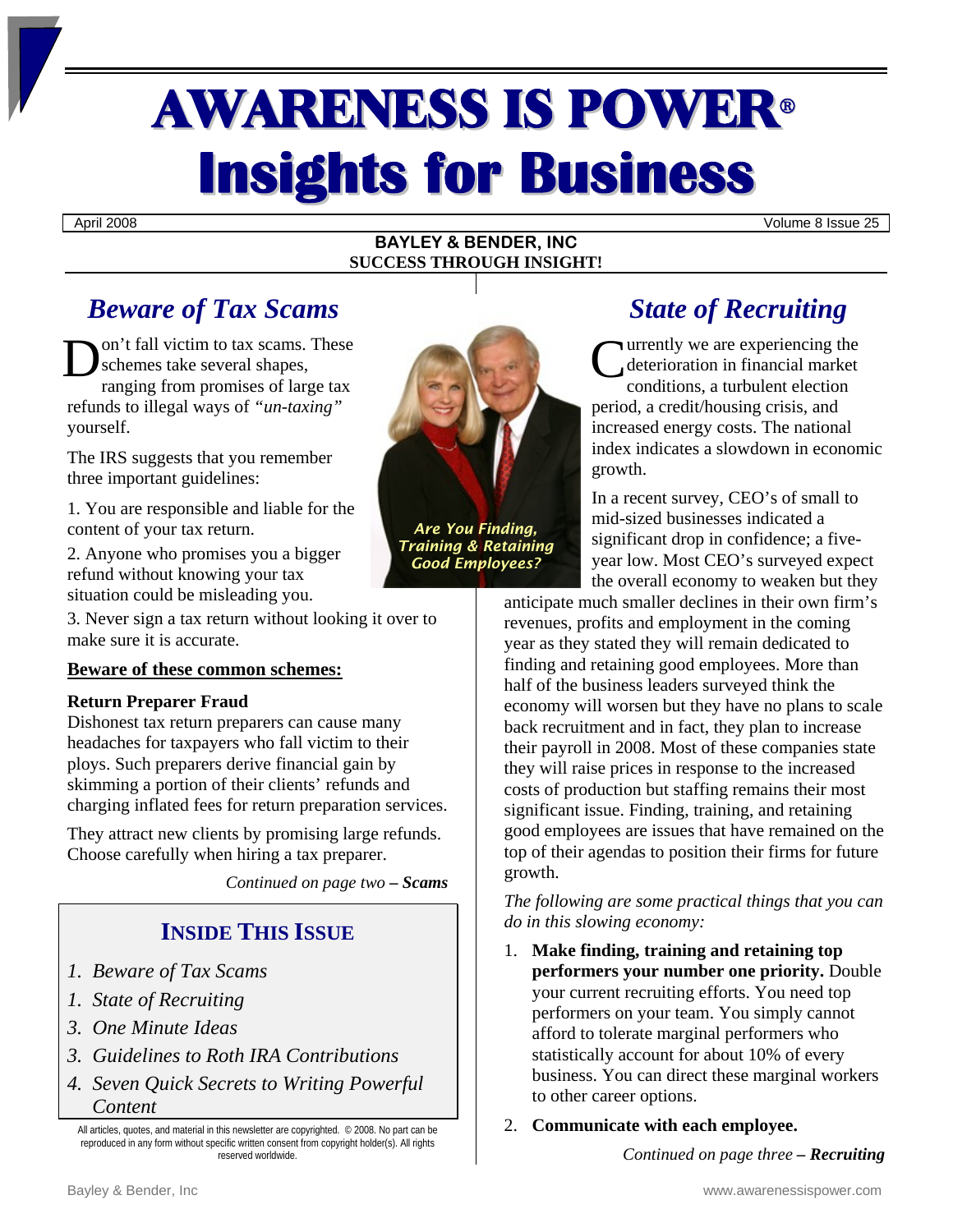#### *Continued from page one – Scams*

As the saying goes, if it sounds too good to be true, it probably is. No matter who prepares your tax return you are ultimately responsible for its accuracy and for any tax bill that may arise due to a questionable claim.

#### **Identity Theft**

It pays to be choosy when it comes to disclosing personal information. Identity thieves have used stolen personal data to access financial



accounts, run up charges on credit cards and apply for new loans. The IRS is aware of several identity theft scams involving taxes or scammers posing as the IRS itself. The IRS does not use e-mail to contact taxpayers about issues related to their accounts. If you have any doubt whether a contact from the IRS is authentic call 800-829-1040 to confirm it.

#### **Frivolous Arguments**

Promoters have been known to make outlandish claims that the Sixteenth Amendment concerning congressional power to establish and collect income taxes was never ratified; that wages are not income; that filing a return and paying taxes are merely voluntary; and that being required to file Form 1040 violates the Fifth Amendment right against selfincrimination or the Fourth Amendment right to privacy. Don't believe these or other similar claims. Such arguments are false and have been thrown out of court. Taxpayers have the right to contest their tax liabilities in court, but no one has the right to disobey the law.

#### **Rebate Phone Call**



At least one scheme using the word *"rebate"* as part of the lure has been

identified. In that scam, consumers receive a phone call from someone identifying himself as an IRS employee. The caller tells the targeted victim that he is eligible for a sizable rebate for filing his taxes early. The caller then states that he needs the target's bank account information for the direct deposit of the rebate. If the target refuses, he is told that he cannot receive the rebate. This phone call is a scam. No legislation has yet been enacted that would allow the IRS to provide advance payments to taxpayers or that determines the details of those payments.

Moreover, the IRS does not force taxpayers to use direct deposit.

*Continued on next column –* 

Those who opt for direct deposit do so by completing the appropriate section of their tax return, with bank routing and account information, when they file; the IRS does not gather the information by telephone.

#### **Refund E-Mail**

The IRS has seen several variations of a refundrelated bogus e-mail which falsely claims to come from the IRS, tells the recipient that he or she is eligible for a tax refund for a specific amount, and instructs the recipient to click on a link in the e-mail to access a refund claim form. The form asks the recipient to enter personal information that the

'scamsters' can then use to access the e-mail recipient's bank or credit card account.

In a new wrinkle, the current version of the refund scam includes two paragraphs that appear to be directed toward



tax-exempt organizations that distribute funds to other organizations or individuals. The e-mail contains the name and supposed signature of the Director of the IRS's Exempt Organizations business division.

This e-mail is a phony. The IRS does not send unsolicited e-mail about tax account matters to individual, business, tax-exempt or other taxpayers.

#### **What to Do**

If you have received a questionable e-mail or phone call claiming to come from the IRS please forward it to [phishing@irs.gov,](mailto:phishing@irs.gov) using instructions contained in an article on IRS.gov titled *"How to Protect Yourself from Suspicious E-Mails or Phishing Schemes."* Following the instructions will help the IRS track the suspicious e-mail to its origins and shut down the scam.

*For more information about these and other tax scams visit the IRS Web site at [www.IRS.gov.](http://www.irs.gov/)* 

*"Few of us ever test our powers of deduction, except when filling out an income tax form.''* — Laurence J. Peter, author

*"People who complain about taxes can be divided into two classes: men and women."*  — Unknown

*"To give real service you must add something which cannot be bought or measured with money, and that is sincerity and integrity."*  — Douglas Adams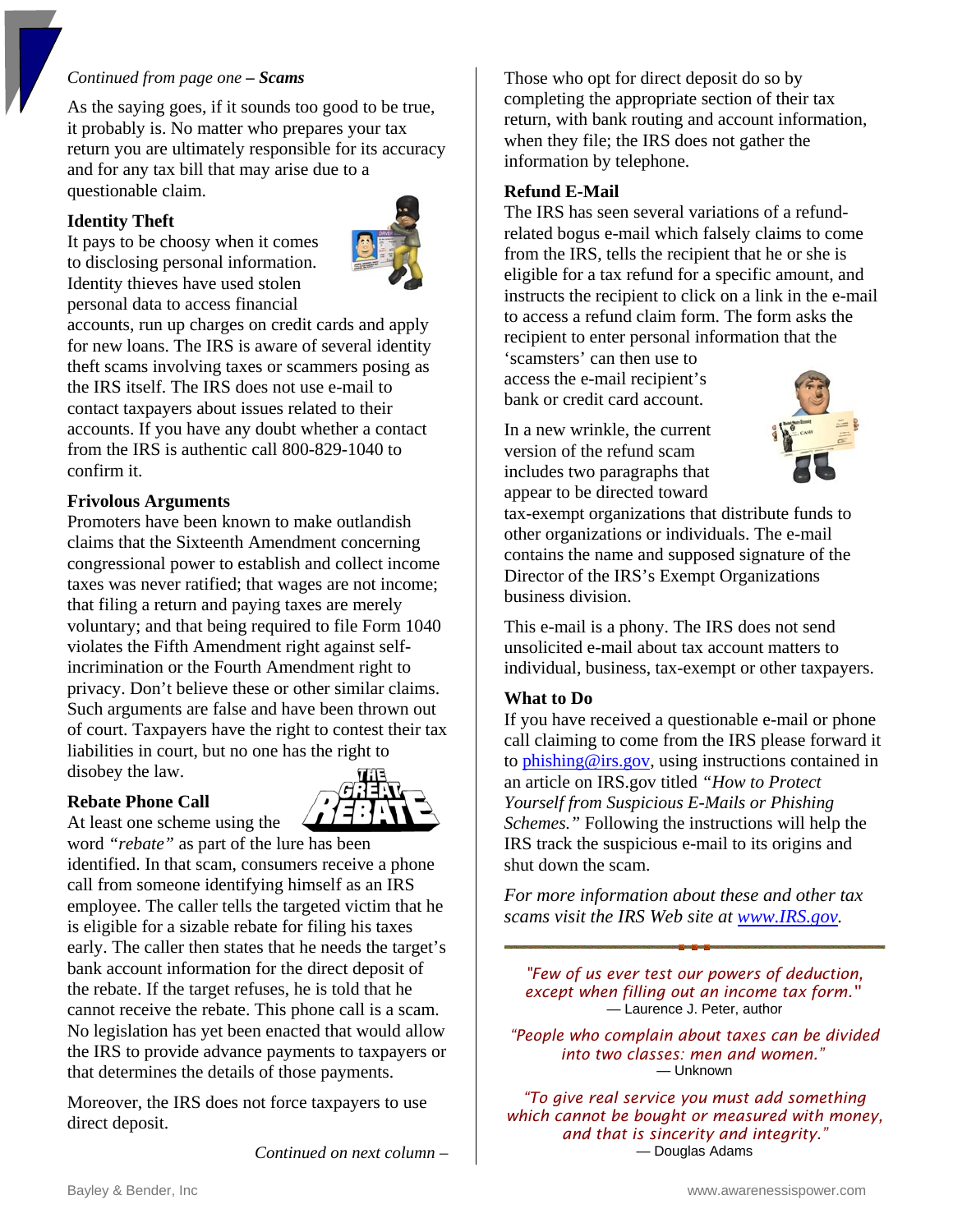#### *Continued from page one – Recruiting*

Let every employee know, on a one to one basis, that the economy is getting rough and that every possible unnecessary cost must be cut. Ask employees where they think costs can be cut. The Southwest Airline employees who cleaned the airplanes suggested replacing expensive trash bags imprinted with the corporate logo with ordinary trash bags and the company realized significant

savings throughout the years. In addition, listen to each employee and make sure they have what they need to do their jobs.



3. **Set the example.** You must show your employees that you are serious about

making corporate and personal sacrifices. You may consider picking up your speed and sense of urgency and controlling costs since you set the tempo for your employees.

4. **Be honest with your employees.** The less time your employees spend worrying and wondering, the less productive time is wasted. If your employees are afraid of losing their jobs, the best ones will leave first.

Many experts believe that a recession is very good because it cleans out the weak, just as a naturally occurring forest fire cleans out the dead wood. You can maximize your competitive advantage by having those top performers on your team**.**

Reprint permission granted by author: Fred Khachi, JK Consultants

## *Guidelines For Roth IRA Contributions*

Taxpayers confused about whether they can contribute to a Roth IRA should consider guidelines based on the following categories:

- $\checkmark$  **Income Limits –** To contribute to a Roth IRA, you must have compensation (e.g., wages, salary, tips, professional fees, bonuses). These limits vary depending on your filing and marital statuses.
- 9 **Age** There is no age limitation for Roth IRA contributions.
- **Contribution Limits In general, if your only** IRA is a Roth IRA, there is a maximum. The maximum contribution limit phases out depending on your modified adjusted gross income.
- **Spousal Roth IRA You can make** contributions to a Roth IRA for your spouse provided you meet the income requirements.



**Time – Contributions to a Roth IRA can be made** at any time during the year or by the due date of your return for that year (not including extensions).

Roth IRA contributions are not tax deductible and are not reported on your tax return. You do not include in your gross income, and therefore are not taxed on, any qualified distributions. Visit the IRS Web site at [www.IRS.gov](http://www.irs.gov/) for more information.



*Pillars of Success.* Don't miss this book! It's a Great Gift for your team, family, friends, or coworkers. Call Janine to order – 301- 439-8317 or click on the image for more information!

#### **PILLARS OF SUCCESS**

It's no secret that success is something everyone wants. The process can be a mystery and *Pillars Of Success* is a book all about revealing success secrets of several of the most prosperous people in business today.

Contributing author Pat Bender has an **Awareness Is Power**® process. "The more aware you are," she says, "the more aware you'll become."

You will learn what Pat says are three important things leaders and successful people have in common.

#### **CLICK ON THE IMAGE FOR MORE DETAILS AND TO GET YOUR COPY TODAY!!**



Don't miss next month's issue. **Subscribe now!** 

#### **AWARENESS IS POWER®** *Insights for Business*

2024 Powder Mill Rd Silver Spring, MD 20903 Tel: 301-439-8317

E-mail:

[aip@awarenessispower.com](mailto:aip@awarenessispower.com)

Visit Our Web Site at: [www.awarenessispower.com](http://www.awarenessispower.com/)

12 **Issues For Only \$97**